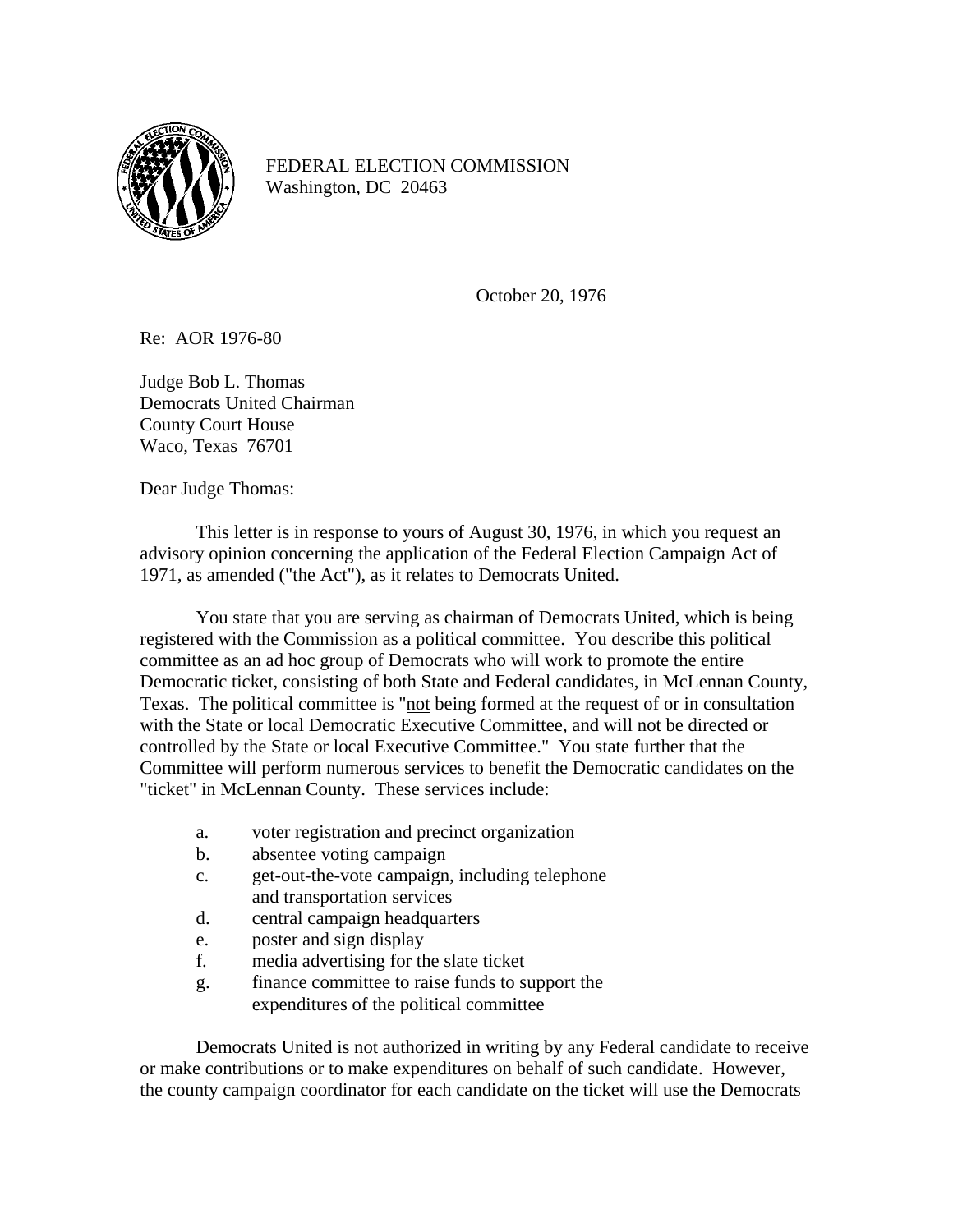AOR 1976-80 Page 2

United headquarters. The campaign coordinators will not "direct, control, or service in any position of leadership in the political committee."

You pose several questions against this factual background, the first of which is as follows:

> 1. If the political committee is not formed, directed, or controlled by the State or local Democratic Executive Committee, will the political committee be considered "a part of the official party structure at the local, State or national level," if it receives funds from the State DEC?

On the basis of the facts you describe, the Commission concludes that Democrats United must be considered a party committee within the meaning of  $$100.14(a)(4)$  of the proposed regulations and, therefore, a party committee for purposes of the Act. By supporting the entire Democratic ticket and providing services normally performed by party organizations, Democrats United is a de facto party committee and a subordinate committee of a State committee within the meaning of the regulations. §100.14(a)(4) and  $§100.19(b).$ 

In view of its conclusion with respect to this issue, the Commission does not deem it necessary to address the further questions you have submitted. As a party committee, Democrats United should be guided by previous Commission pronouncements relating to party committee activity. To this end, the Commission encloses herewith its letter to Mr. Douglas Huron of the Carter Campaign and its opinions in AOR 1976-72, AOR 1976-11, AOR 1976-14, and AOR 1976-15, as well as a copy of the Commission's proposed regulations. Your attention is particularly drawn to Parts 106 and 110, which, respectively, treat questions of allocation and the contribution and expenditure limitations of the Federal Election Campaign Act of 1971, as amended.

This response relates to your opinion request but may be regarded as informational only and not as an advisory opinion since it is based in part on proposed regulations of the Commission. These proposed regulations were formally adopted by